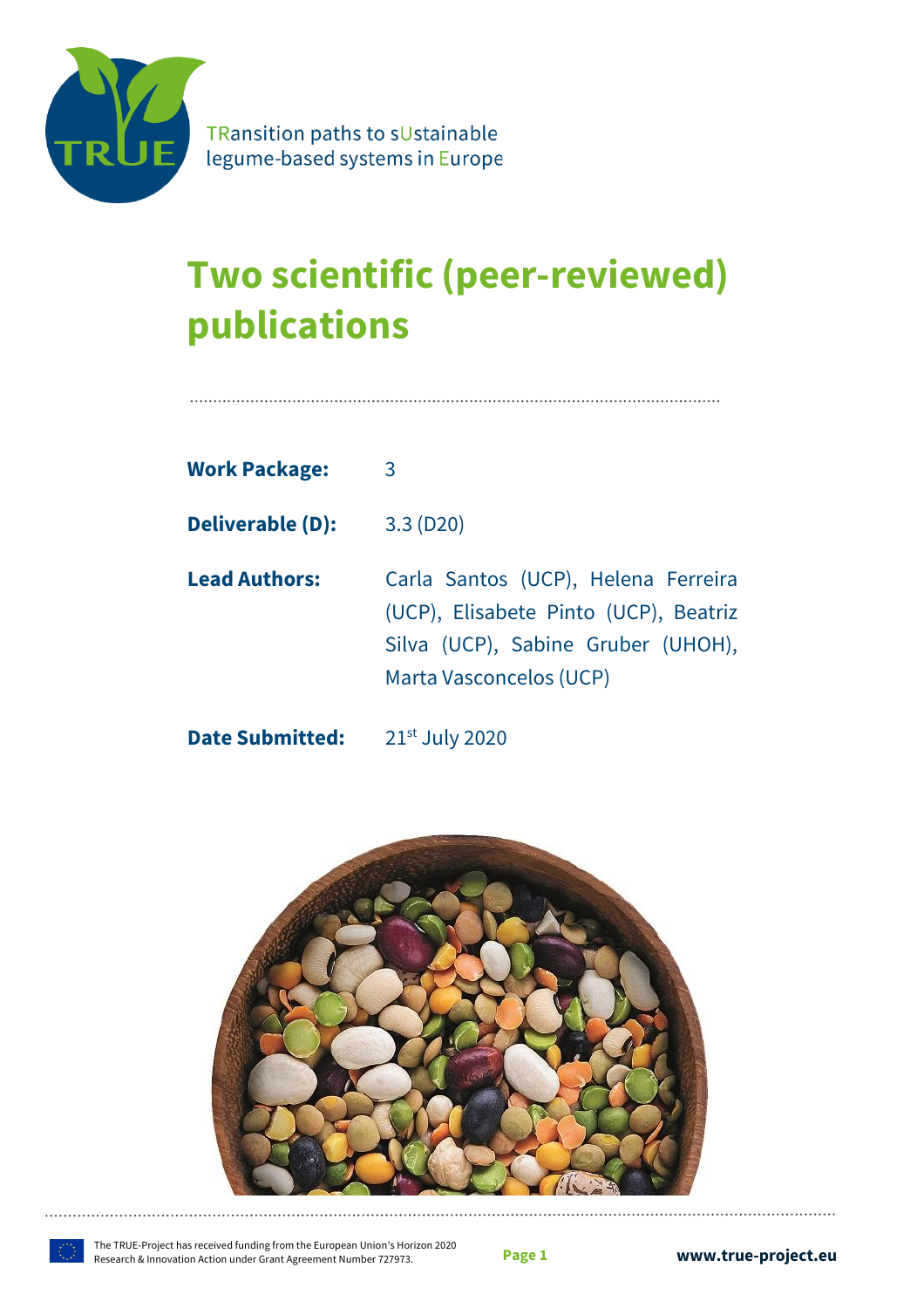

# <span id="page-1-0"></span>**Deliverable Description & Contributors**

- Due date: 31<sup>th</sup> July 2020
- Actual submission date: 21<sup>sr</sup> July 2020
- Project start date:  $1<sup>st</sup>$  April 2017
- Duration: 48 months
- Work Package (WP): Nutrition & Product Development (WP3)
	- WP Leader: Marta W. Vasconcelos (UCP)
- Deliverable Title: TRUE-Project review: impact and legacy plan I
- Nature of Deliverable: Report
- Dissemination level: PU, Public
- **Deliverable description:** highlights two publications published in scientific journals after peer-review. They report on example novel legume-based food and beverage products, tested, and validated for optimal performance and commercial efficacy. The sensory analysis has been conducted through TRUE Legume Innovation Network workshops - to ensure a maximum range of consumer types.

## • **Deliverable co-authors**

## - **TRUE-Project partners co-authors**

- $\circ$  Helena Ferreira, Elisabete Pinto<sup>1</sup>, Carla Santos, Beatriz Silva, Marta Vasconcelos (UCP)
- o Sabine Gruber (UHOH)
- o Pietro Iannetta (JHI)

## - **Other co-authors**

- o Ana Gil: Department of Chemistry and, CICECO-Aveiro Institute of Materials, University of Aveiro, Portugal.
- o Luísa Valente: Centro Interdisciplinar de Investigação Marinha e Ambiental (CIIMAR), and Instituto de Ciências Biomédicas de Abel Salazar (ICBAS), Universidade do Porto, Portugal.

## • **Keywords**

Legume; Lentil; Nutrition; Food Safety; Protein; Mineral; Biomarkers; Cardiovascular; Well-being.



<sup>&</sup>lt;sup>1</sup> Also, EPI Unit, Instituto de Saude Publica, Universidade do Porto, Porto, Portugal.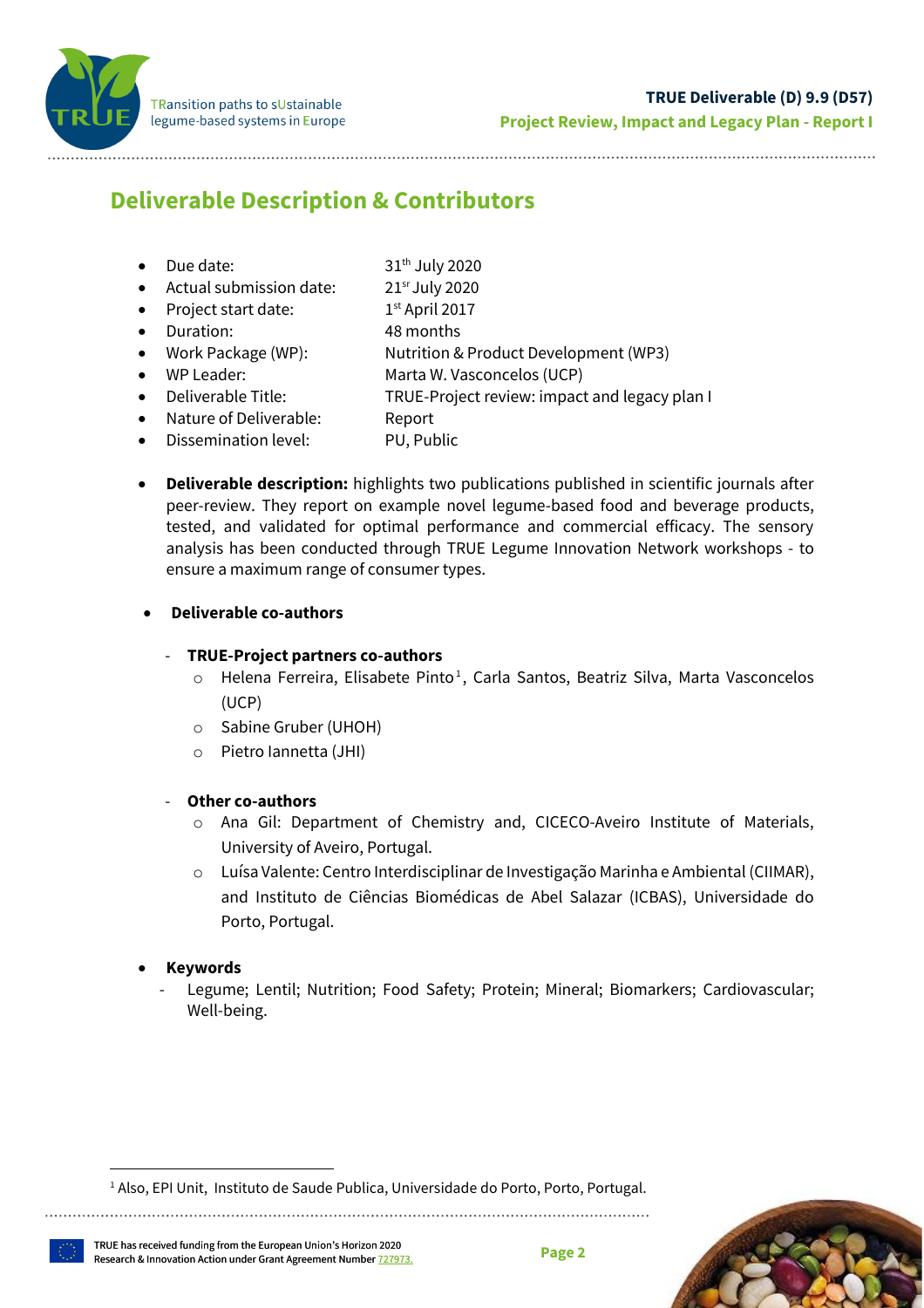

. . . . . . . . . .

# <span id="page-2-0"></span>**Contents**

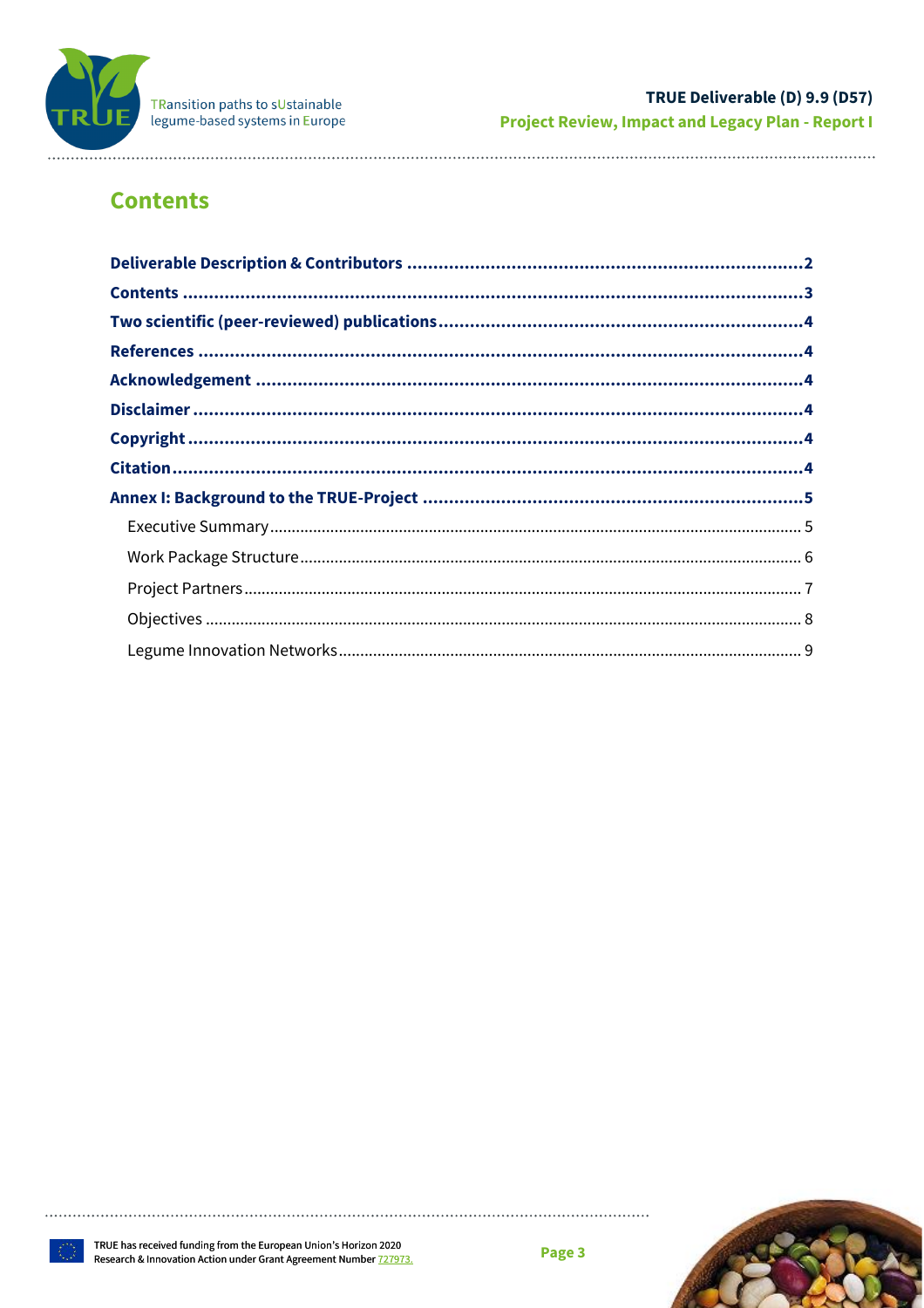

TRansition paths to sUstainable legume-based systems in Europe

# <span id="page-3-0"></span>**Two scientific (peer-reviewed) publications**

These Deliverable details (only) two Open Access articles, Ferreira et al. (2020) and Santos et al. (2020), published as an outputs of TRUE-Project partners activities carried-out via WP3. The references may be found on-line, via the inter-linked DOI (Digital Object Identifier) in the reference list below.

# <span id="page-3-1"></span>**References**

Ferreira, H., Vasconcelos, M.W., Gil, A.M., Pinto, E. (2020). Benefits of pulse consumption on metabolism and health: A systematic review of randomized controlled trials. Critical Reviews in Food Science and Nutrition 1-12. [doi.org/10.1080/10408398.2020.1716680.](https://www.tandfonline.com/doi/full/10.1080/10408398.2020.1716680)

Santos, C.S., Silva, B., Valente, M.P.L., Gruber, S., Vasconcelos, M.W. (2020). The effect of sprouting in Lentil (Lens culinaris **L.**) nutritional and microbiological profile. Foods **9**, 400-411. [doi:10.3390/foods9040400](https://www.mdpi.com/2304-8158/9/4/400)

# <span id="page-3-2"></span>**Acknowledgement**

The TRUE-Project is Coordinated by Dr Pietro P.M. Iannetta of the James Hutton Institute (JHI) (Scotland UK). JHI is supported by the Rural and Environmental Science and Analytical Services (RESAS), a Division of the Scottish Government.

# <span id="page-3-3"></span>**Disclaimer**

The information presented here has been thoroughly researched and is believed to be accurate and correct. However, the authors cannot be held legally responsible for any errors. There are no warranties, expressed or implied, made with respect to the information provided. The authors will not be liable for any direct, indirect, special, incidental, or consequential damages arising out of the use or inability to use the content of this publication.

# <span id="page-3-4"></span>**Copyright**

© All rights reserved. Reproduction and dissemination of material presented here for research, educational or other non-commercial purposes are authorised without any prior written permission from the copyright holders provided the source is fully acknowledged. Reproduction of material for sale or other commercial purposes is prohibited.

# <span id="page-3-5"></span>**Citation**

Please cite this report as follows: Ferreira,H., Gil, A.M., Pinto, E., Santos, C.S, Silva, B., Valente, L.M.P., Gruber, S., Vasconcelos, M.W., Iannetta, P.P.M. (2020). Two scientific (peer-reviewed) publications. Deliverable (D) 3.3 (D20) for the EU-H2020 project, '*TRansition paths to sUstainable legume-based* systems in Europe' (TRUE), funded under Grant Agreement Number 727973. DOI: 10.5281/zenodo.3957369.

Also available online at[: www.true-project.eu.](http://www.true-project.eu/)

TRUE has received funding from the European Union's Horizon 2020 Research & Innovation Action under Grant Agreement Number [727973.](http://cordis.europa.eu/project/rcn/210171_en.html)

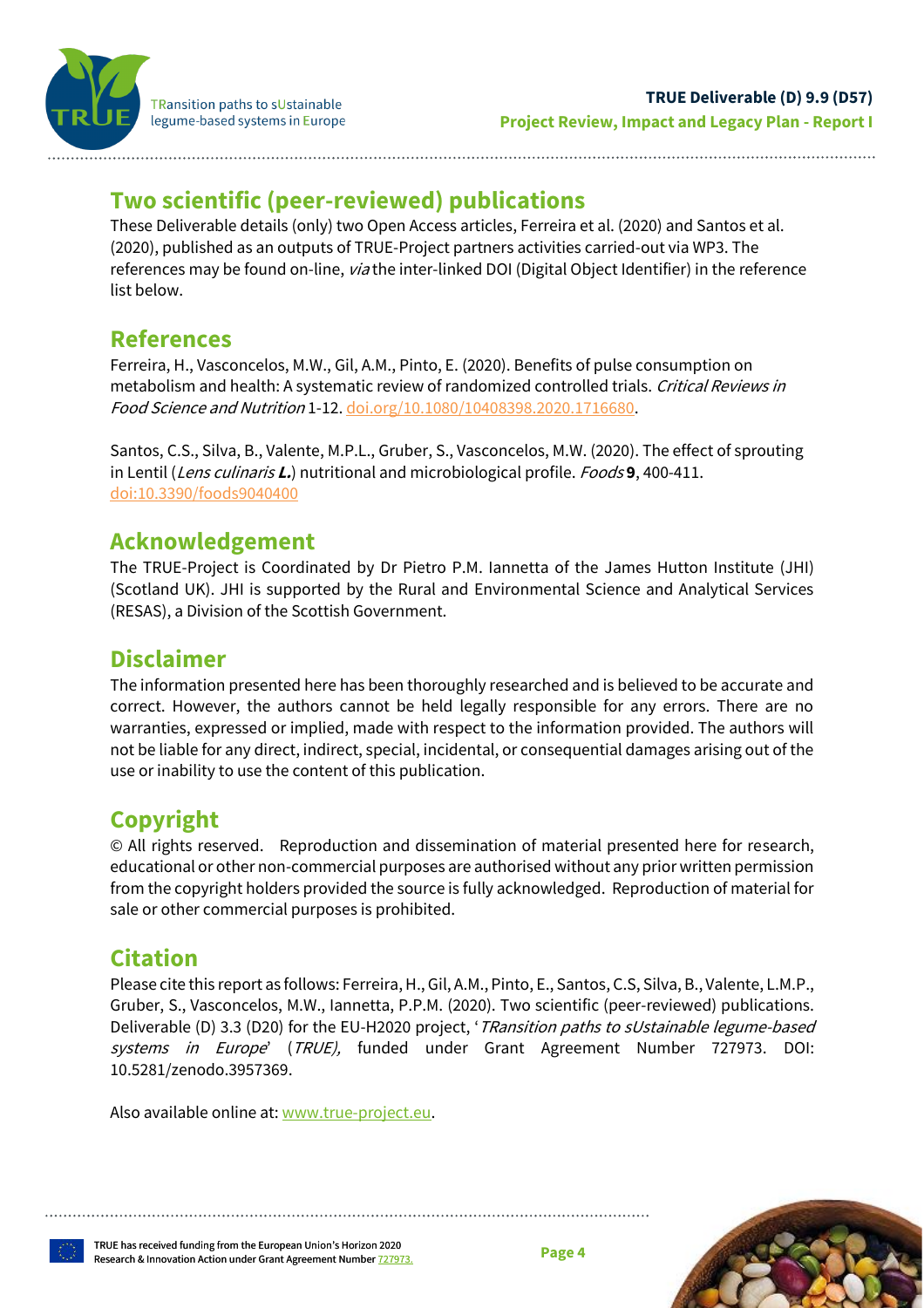

# <span id="page-4-0"></span>**Annex I: Background to the TRUE-Project**

## <span id="page-4-1"></span>**Executive Summary**

TRUE's perspective is that the scientific knowledge, capacities, and societal desire for legume supported systems exist, but that practical co-innovation to realise transition paths have yet to be achieved. TRUE presents 9 Work Packages (WPs), supported by a Intercontinental Scientific Advisory Board. Collectively, these elements present a strategic and gender balanced work-plan through which the role of legumes in determining 'three pillars of sustainability' - 'environment', 'economics' and 'society' - may be best resolved.

TRUE realises a genuine multi-actor approach, the basis for which are three Regional Clusters managed by WP1 ('Knowledge Exchange and Communication', University of Hohenheim, Germany), that span the main pedo-climatic regions of Europe, designated here as: Continental, Mediterranean and Atlantic, and facilitate the alignment of stakeholders' knowledge across a suite of 24 Case Studies. The Case Studies are managed by partners within WPs 2-4 comprising 'Case Studies' (incorporating the project database and Data Management Plan), 'Nutrition and Product Development', and 'Markets and Consumers'. These are led by the Agricultural University of Athens (Greece), Universidade Catolica Portuguesa (Portugal) and the Institute for Food Studies & Agro Industrial Development (Denmark), respectively. This combination of reflective dialogue (WP1), and novel legume-based approaches (WP2-4) will supplies hitherto unparalleled datasets for the 'sustainability WPs', WPs 5-7 for '*Environment'*, '*Economics'* and '*Policy and Governance'*. These are led by greenhouse gas specialists at Trinity College Dublin (Ireland; in close partnership with Life Cycle Analysis specialists at Bangor University, UK), Scotland's Rural College (in close partnership with University of Hohenheim), and the Environmental and Social Science Research Group (Hungary), in association with Coventry University, UK), respectively. These Pillar WPs use progressive statistical, mathematical and policy modelling approaches to characterise current legume supported systems and identify those management strategies which may achieve sustainable states. A key feature is that TRUE will identify key Sustainable Development Indicators (SDIs) for legume-supported systems, and thresholds (or goals) to which each SDI should aim. Data from the *foundation WPs* (1-4), to and between the *Pillar WPs* (5-7), will be resolved by WP8, 'Transition Design', using machine-learning approaches (e.g. Knowledge Discovery in Databases), allied with  $DEX$  (*Decision Expert*) methodology to enable the mapping of existing knowledge and experiences. Co-ordination is managed by a team of highly experienced senior staff and project managers based in The Agroecology Group, a Sub-group of Ecological Sciences within The James Hutton Institute.



TRUE has received funding from the European Union's Horizon 2020 Research & Innovation Action under Grant Agreement Number [727973.](http://cordis.europa.eu/project/rcn/210171_en.html)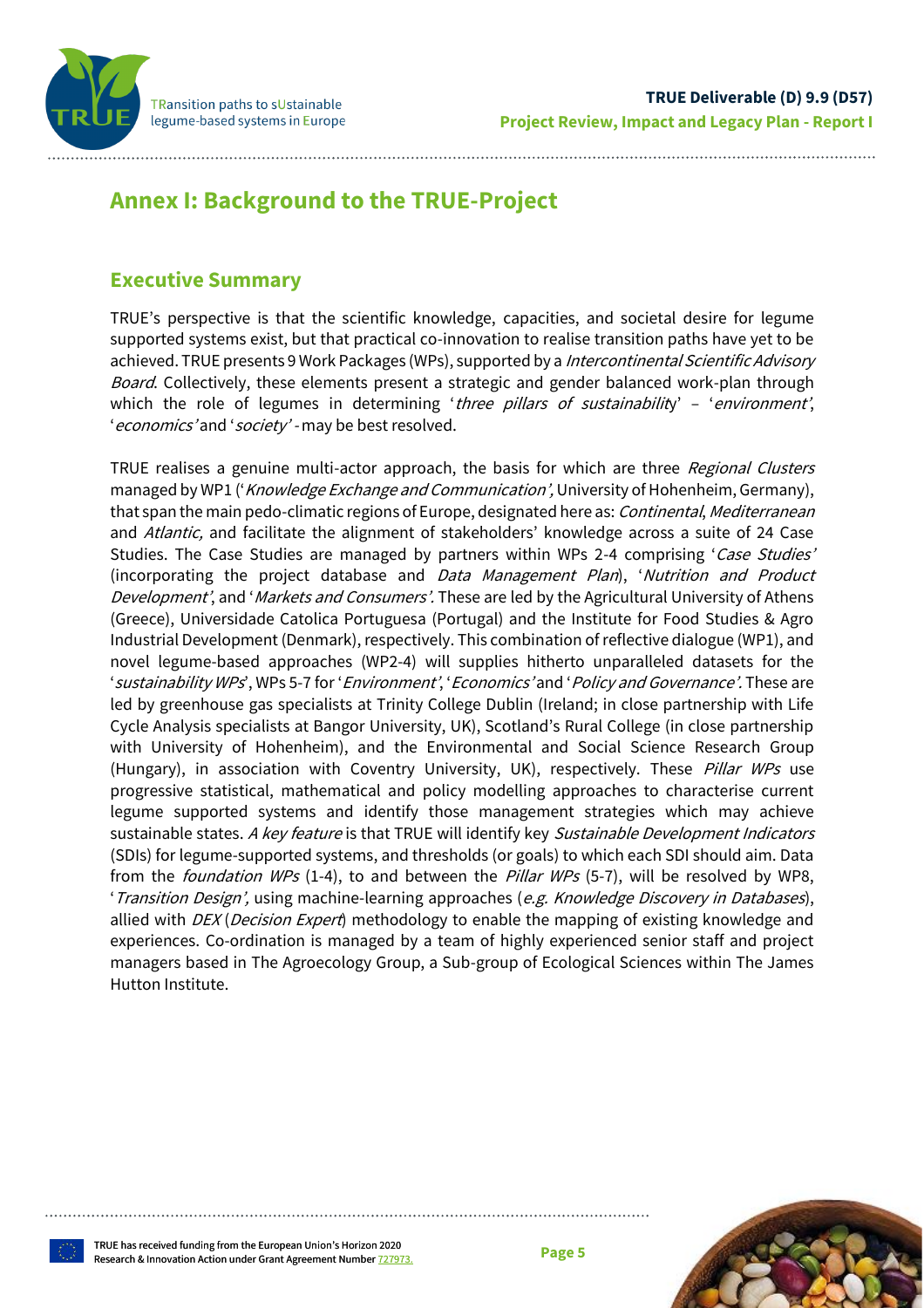

## <span id="page-5-0"></span>**Work Package Structure**

Flow of information and knowledge in TRUE, from definition of the 24 case studies (left), quantification of sustainability (centre) and synthesis and decision support (right).



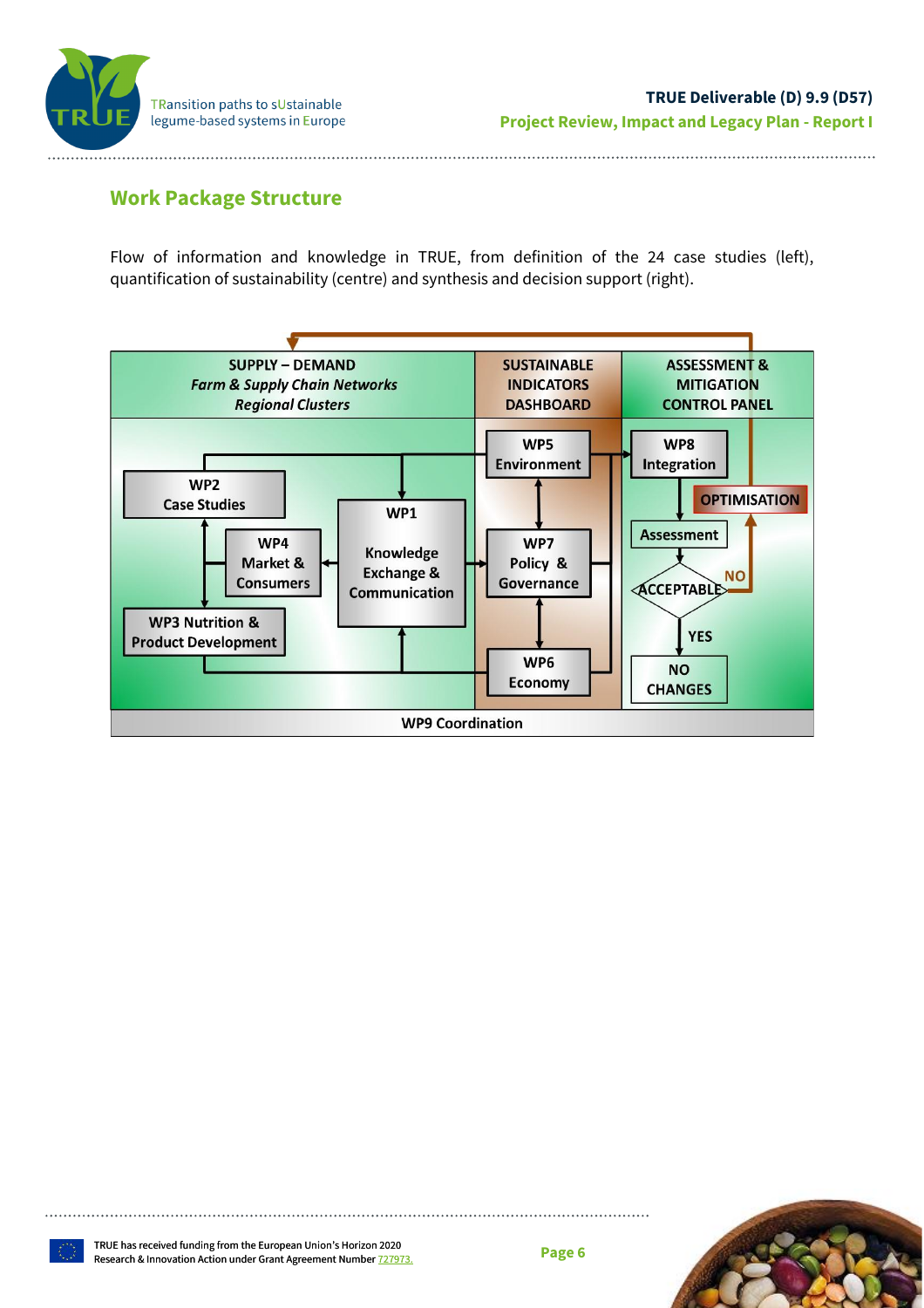

# <span id="page-6-0"></span>**Project Partners**

| N <sup>o.</sup> | <b>Participant organisation name (and acronym)</b>             | <b>Country</b> | <b>Organisation Type</b>     |
|-----------------|----------------------------------------------------------------|----------------|------------------------------|
| $1(C*)$         | The James Hutton Institute (JHI)                               | UK             | <b>RTO</b>                   |
| $\overline{2}$  | <b>Coventry University (CU)</b>                                | <b>UK</b>      | <b>University</b>            |
| 3               | Stockbridge Technology Centre (STC)                            | <b>UK</b>      | <b>SME</b>                   |
| 4               | <b>Scotland's Rural College (SRUC)</b>                         | <b>UK</b>      | <b>HEI</b>                   |
| 5               | Kenya Forestry Research Institute (KEFRI)                      | Kenya          | <b>RTO</b>                   |
| 6               | Universidade Catolica Portuguesa (UCP)                         | Portugal       | University                   |
| 7               | Universitaet Hohenheim (UHOH)                                  | Germany        | University                   |
| 8               | Agricultural University of Athens (AUA)                        | Greece         | <b>University</b>            |
| 9               | IFAU APS (IFAU)                                                | Denmark        | <b>SME</b>                   |
| 10              | Regionalna Razvojna Agencija Medimurje (REDEA)                 | Croatia        | <b>Development Agency</b>    |
| 11              | <b>Bangor University (BU)</b>                                  | UK             | University                   |
| 12              | <b>Trinity College Dublin (TCD)</b>                            | Ireland        | <b>University</b>            |
| 13              | Processors and Growers Research Organisation (PGRO)            | UK             | <b>SME</b>                   |
| 14              | Institut Jozef Stefan (JSI)                                    | Slovenia       | <b>HEI</b>                   |
| 15              | IGV Institut Fur Getreideverarbeitung Gmbh (IGV)               | Germany        | <b>Commercial SME</b>        |
| 16              | <b>ESSRG Kft (ESSRG)</b>                                       | Hungary        | <b>SME</b>                   |
| 17              | Agri Kulti Kft (AK)                                            | Hungary        | <b>SME</b>                   |
| 18              | Alfred-Wegener-Institut (AWI)                                  | Germany        | <b>RTO</b>                   |
| 19              | Slow Food Deutschland e.V. (SF)                                | Germany        | Social Enterprise            |
| 20              | Arbikie Distilling Ltd (ADL)                                   | <b>UK</b>      | <b>SME</b>                   |
| 21              | Agriculture And Food Development Authority (TEAG)              | Ireland        | <b>RTO</b>                   |
| 22              | Sociedade Agrícola do Freixo do Meio, Lda (FDM)                | Portugal       | <b>SME</b>                   |
| 23              | Eurest - Sociedade Europeia De Restaurantes Lda (EUR)          | Portugal       | <b>Commercial Enterprise</b> |
| 24              | Solintagro SL (SOL)                                            | Spain          | <b>SME</b>                   |
| 25              | Public Institution Development of the Medimurje County (PIRED) | Croatia        | Development Agency           |

\*Coordinating institution

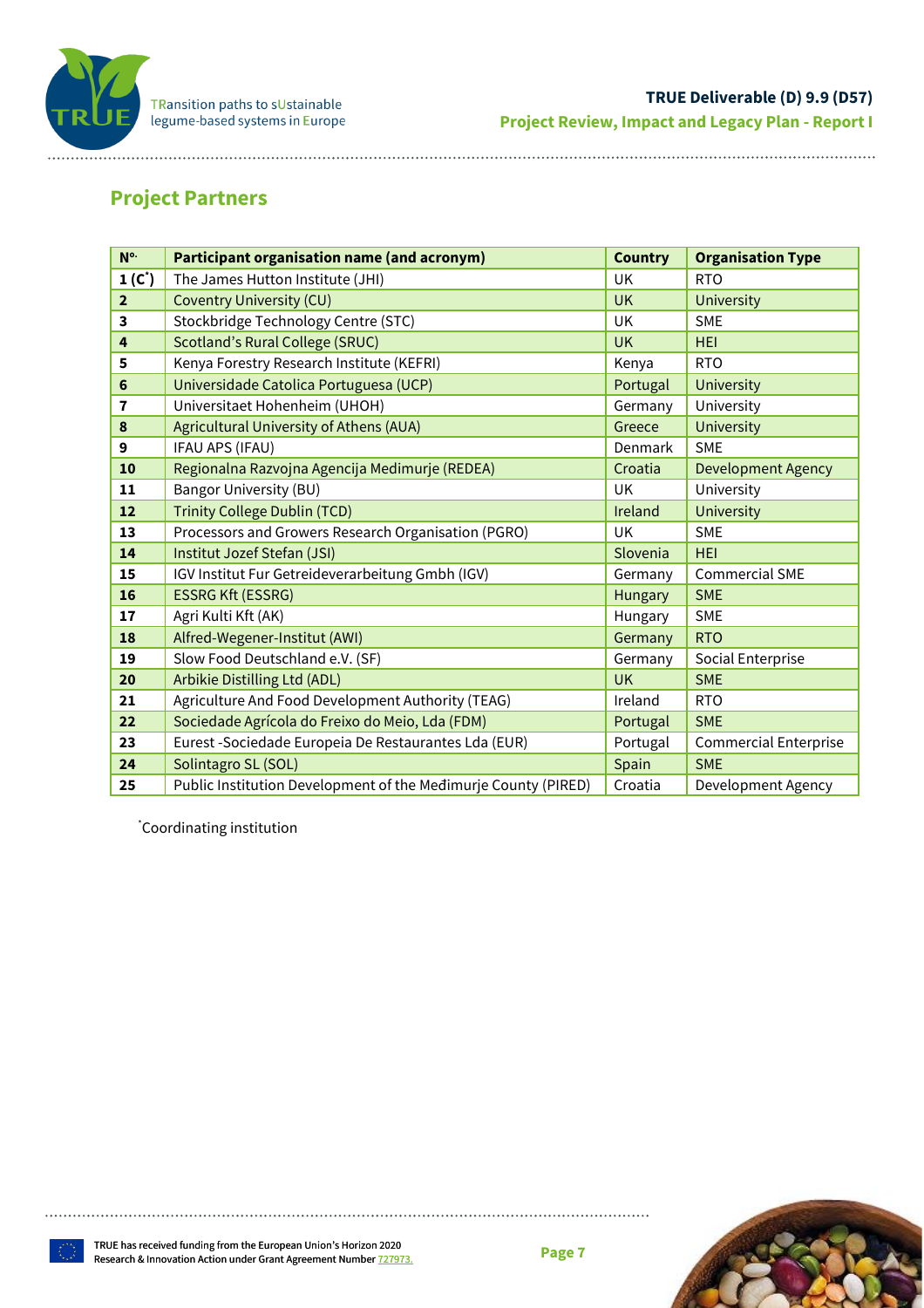

# <span id="page-7-0"></span>**Objectives**

## **Objective 1: Facilitate knowledge exchange (UHOH, WP1)**

Develop a blueprint for co-production of knowledge

## **Objective 2: Identify factors that contribute to successful transitions (AUA, WP2)**

- Relevant and meaningful Sustainable Development Indicators (SDIs)

#### **Objective 3: Develop novel food and non-food uses (UCP, WP3)**

Develop appropriate food and feed products for regions/cropping systems

#### **Objective 4: Investigate international markets and trade (IFAU, WP4)**

- Publish guidelines of legume consumption for employment and economic growth
- EU infrastructure-map for processing and trading

## **Objective 5: Inventory data on environmental intensity of production (TCD, WP5)**

Life Cycle Analyses (LCA) -novel legumes rotations and diet change

#### **Objective 6: Economic performance - different cropping systems (SRUC & UHOH, WP6)**

Accounting yield and price risks of legume-based cropping systems

#### **Objective 7: Enable policies, legislation, and regulatory systems (ESSRG, WP7)**

- EU-policy linkages (on nutrition) to inform product development/uptake

## **Objective 8: Develop decision support tools: growers to policy makers (JSI, WP8)**

User friendly decision support tools to harmonise sustainability pillars